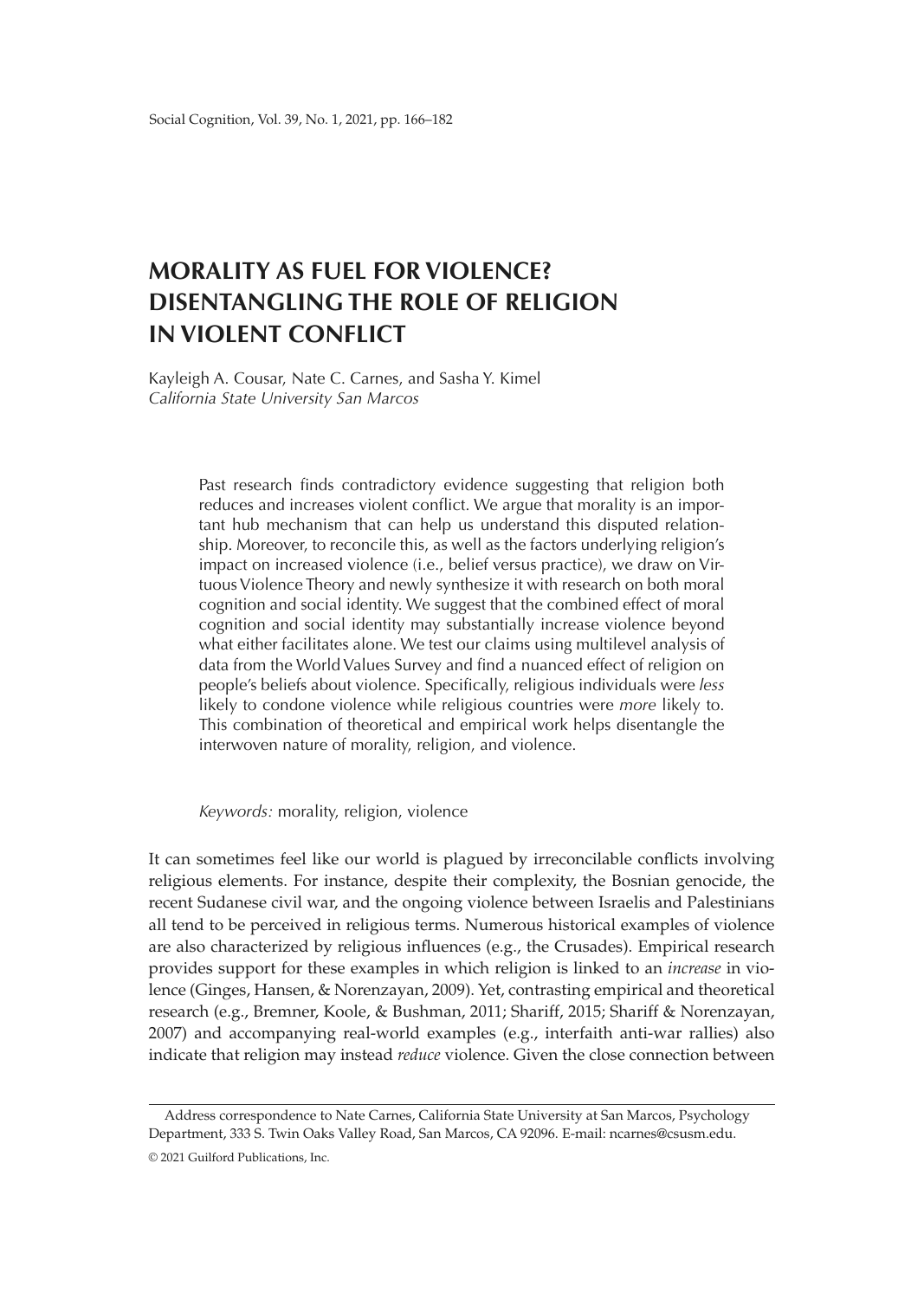religion and what is "right," we argue that morality is an important hub mechanism that can help us understand this disputed relationship between religion and violence. Here, we attempt to disentangle this relationship by drawing on Virtuous Violence Theory (VVT; Fiske & Rai, 2014). Further, by integrating this theory with research on both moral cognition and social identity theory, we reconcile an ongoing debate concerning the factors underlying the effect of religion on violence (i.e., belief versus practice). In order to provide a novel contextualization of the literature on religion and violence, we not only bring together previously unlinked theories but also test our claims using data from the World Values Survey.

# **VIRTUOUS VIOLENCE THEORY HELPS EXPLAIN VIOLENT CONFLICT**

Over the last decade, we have witnessed an upwelling of theory and research in moral psychology arguing that the essential function of morality is to regulate social life (e.g., Curry, Mullins, & Whitehouse, 2019; DeScioli & Kurzban, 2013; Ellemers, 2017; Haidt, 2007; Tomasello, 2014). For example, morality is tuned to the type of group that it regulates (Carnes, Lickel, & Janoff-Bulman, 2015), is sensitive to relational violations (Tepe & Aydinli-Karakulak, 2019), and is perceived as especially relevant to different types of cooperation (Curry, Chesters, & Van Lissa, 2019). Guided by this theoretical lens, Fiske and Rai (2014) propose that any action—even a violent one—can be morally correct to the extent that it regulates the culturally defined social-relational context.

According to Relationship Regulation Theory, there are four basic types of social relationships which can be combined and expressed in a myriad of ways, and it is the affordances of these distinct relational models that determine what it means to be moral and how to redress moral violations (Fiske, 1991; Rai & Fiske, 2011). First, communal-sharing relationships emphasize equivalence amongst group members and are guided by a sense of collective responsibility for the ingroup (Unity motive). Second, authority-ranking relationships sort group members according to a hierarchy and maintain this ranking by motivating both deference toward superiors and responsibility toward subordinates (Hierarchy motive). Third, equality-matching relationships prioritize balance between group members and are guided by the need for equality and reciprocity (Equality motive). Finally, market-pricing relationships involve relative comparisons between members of the group and are guided by careful calibration of outputs according to inputs (Proportionality motive). It is important to recognize that adherence to these moral motives, and responses to their violation, can compel group members to engage in violence. This darker side of Relationship Regulation Theory is explored by Virtuous Violence Theory (Fiske & Rai, 2014).

Virtuous Violence Theory (VVT) postulates that most people engage in violence because they feel morally obligated to do so, and that violence is oftentimes driven by these moral motives to foster, repair, end, or otherwise regulate their social relationships (Fiske & Rai, 2014). From this view, violence undertaken as a form of morally motivated relationship regulation should feel justified or like the "right thing to do." The notion that violence against another person could be justifiable, or even moral, is perhaps counterintuitive—reducing harm and suffering is fundamental to morality (Schein & Gray, 2015)—but many wars (and interpersonal conflicts) can be explained by a moral motivation to regulate social relations. People fight to unify a country split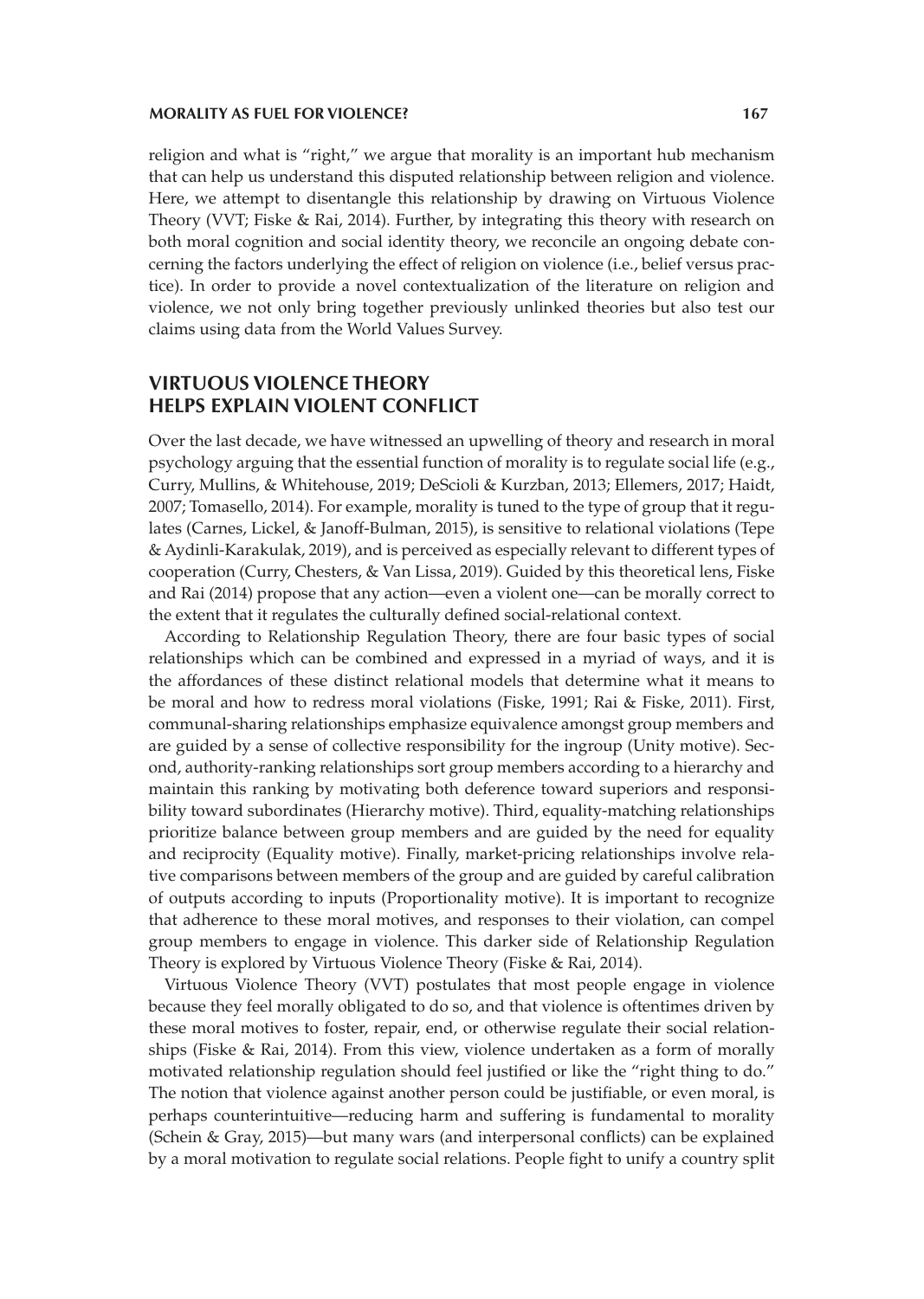by civil war (Unity), to establish who ought to be at the top versus at the bottom (Hierarchy), to retaliate for some past wrong (Equality) and to fairly exchange resources or commitments (Proportionality). Therefore, VVT is a controversial yet promising lens through which to investigate the role of morality in violent conflict and to help explain violence in the name of religion.

In many cultures, "morality is religion" (Rai & Fiske, 2011, p. 67; Gervais et al., 2017). Religion not only prescribes what is "good" or "bad," but provides a community organized around a supernatural being or a spiritual teacher (e.g., God, Allah, or Buddha) who gives meaning, guidance, order, and comfort. Social relations are thus fundamental to religion and instantiated in at least two different ways: 1) between the individual and the supernatural being or spiritual teacher, and 2) between the individuals composing the community organized around this supernatural being or spiritual teacher. Although VVT helps explain why morality may provide kindling for violence, we argue that each of these features (i.e., moral beliefs about what is "good" or "bad" and these two social relations that are fundamental to religion) contextualize the moral motives of religious individuals.

# **MORAL COGNITION AND SOCIAL IDENTITY INFORM VIRTUOUS VIOLENCE THEORY**

Bringing together the literature on the characteristics of moral cognition and social identity can further clarify *why* violence does (or does not) emerge from morality and religion. Independently, these two literatures explain different aspects of the human experience. Yet, combined together and conceptualized as the underlying mechanisms that enable VVT, these theories become ingredients for disentangling when violence will or will not ensue.

The first ingredient in understanding the relationship between religion and violence is the underlying characteristics of moral cognition. Moral cognition is the way we process and make decisions about what people should or should not (Janoff-Bulman & Carnes, 2013) think, do, or cause (Cushman, 2015). Morality is not a single, dedicated cognitive process, but rather a suite of interlocking processes—including the machinery for theory of mind, emotion, learning, motivation, reasoning, and more—that is united by a common function (e.g., Greene, 2015). Nonetheless, many scholars have converged on a dual process model of moral judgment and action in which both cognition, or deliberative reasoning, and affect, or intuition, drive what we perceive as moral (Cushman, Young, & Greene, 2010; Greene & Haidt, 2002).

These two ways of approaching morality correspond with the philosophical concepts of utilitarianism and deontology respectively (Greene, Morelli, Lowenberg, Nystrom, & Cohen, 2008). According to utilitarian morality, the righteousness of something is determined by weighing the costs and benefits of the consequences (Mill, 1861,1998); weighing these requires reasoning. In contrast, according to deontological morality, the righteousness of something is determined by its intrinsic, universal nature regardless of the consequences (Kant, 1785, 1959); discerning this nature requires intuition. Researchers typically tease apart these forms of moral judgment using dilemmas that pit one against the other. For example, the runaway trolley dilemma asks people whether killing one person to save five people is acceptable (a utilitarian response) or unacceptable (a deontological response). Recent work using process dissociation has revealed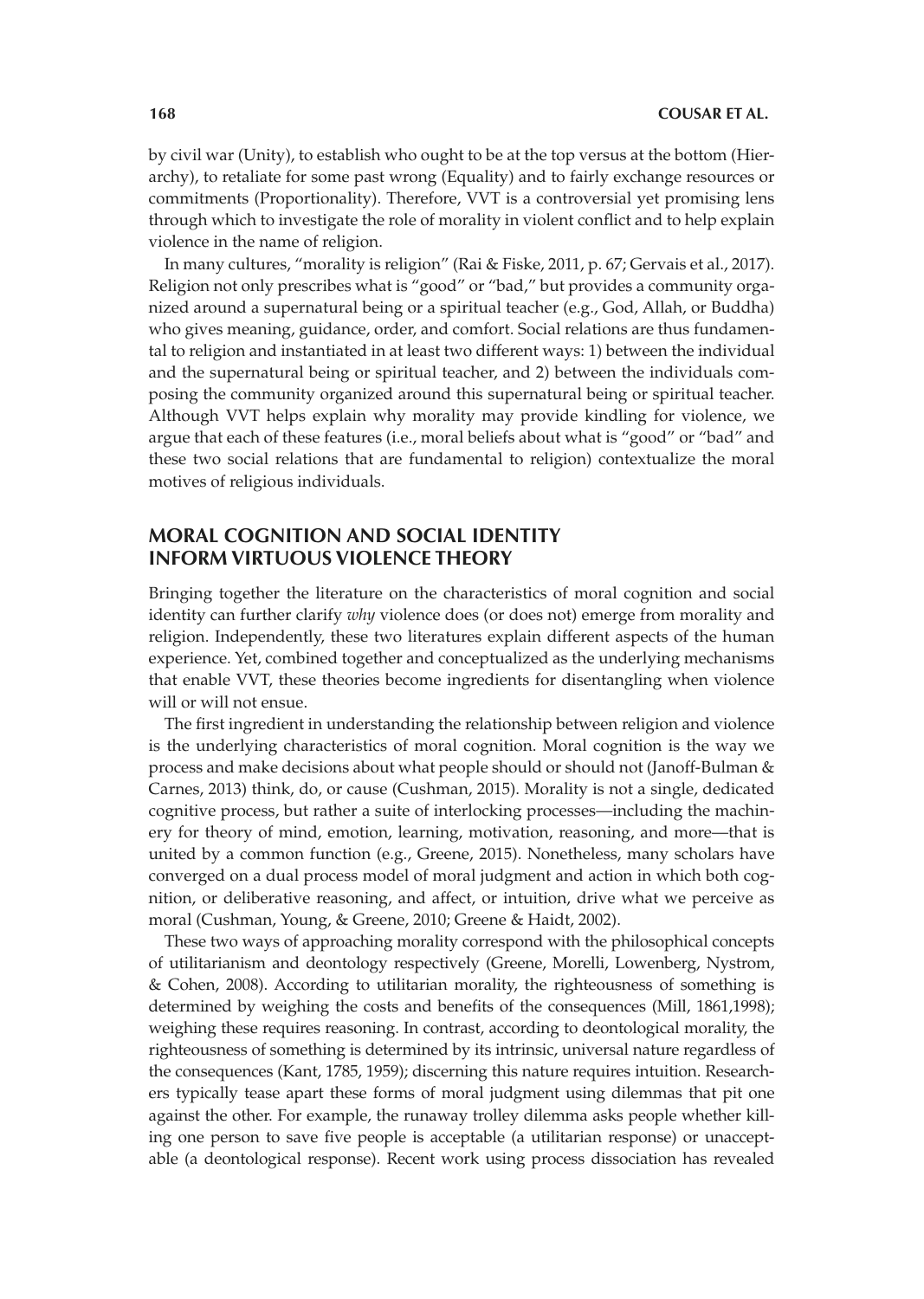that utilitarian and deontological inclinations are independent (Conway & Gawronski, 2013) and represent authentic forms of moral concern (Conway, Goldstein-Greenwood, Polacek, & Greene, 2018).

Some research suggests that moral judgment is driven primarily by the intuitionbased deontological system (e.g., Greene, Sommerville, Nystrom, Darley, & Cohen, 2001; Haidt, 2001) and that this system has adaptive benefits that explain why it is the default inclination (e.g., Bennis, Medin, & Bartels, 2010; Cushman, 2014). Moral convictions, particularly of this deontological type, are experienced as absolute truths (Skitka, Bauman, & Sargis, 2005) with considerable motivational force (Skitka & Bauman, 2008) that should apply to everyone (Turiel, 1983) and be endorsed by everyone (Mullen & Skitka, 2006; Skitka, 2010). Thus, it appears that moral convictions are perceived as universal and oppositional in nature, with our own convictions being perceived as right and anything different being perceived as wrong. Given the characteristics of deontological morality, it is important to note that religiosity is associated with increased deontological and reduced utilitarian inclinations (Conway & Gawronski, 2013; McPhetres, Conway, Hughes, & Zuckerman, 2018; Szekely, Opre, & Miu, 2015); stated differently, moral judgments that include elements of religion are often driven by intuition. We will return to this ingredient for understanding religion and violence, but first we need to consider the role of social identity.

The second ingredient in understanding the relationship between religion, morality, and violence is our social identities. Social Identity Theory explains that how we think about ourselves depends on the self-relevant groups to which we belong (Tajfel, 1978). Indeed, people especially want to belong to moral groups (Leach, Ellemers, & Barreto, 2007) and derive pride (Ellemers, Kingma, van de Burgt, & Barreto, 2011) from belonging to such groups. Social Identity Theory also explains that self-relevant groups provide guidelines for how we ought to behave (Turner, Hogg, Oakes, Reicher, & Wetherell, 1987), and moral norms are especially effective guides for behavior (Ellemers, Pagliaro, Barreto, & Leach, 2008) from which group members derive a sense of ingroup respect (Ellemers, Pagliaro, & Barreto, 2013; Pagliaro, Ellemers, & Barreto, 2011).

Past research indicates that the process of conceptualizing groups in terms of "us" versus "them" can lead individuals to favor their ingroup over the outgroup (e.g., Tajfel, Billig, Bundy, & Flament, 1971), but this effect appears to be driven primarily by ingroup love rather than outgroup hate (e.g., Brewer, 1999; Halevy, Bornstein, & Sagiv, 2008; Thielmann & Böhm, 2016). However, ingroup preference can translate into violence between groups. The desire to protect the ingroup can provoke outgroup hate (Böhm, Rusch, & Gürerk, 2016), and there is a tendency to assume that outgroups are more motivated by hate than one's own ingroup (Waytz, Young, & Ginges, 2014). Further, conflict of interest between groups (Struch & Schwartz, 1989) and ingroup glorification (Leidner, Castano, Zaiser, & Giner-Sorolla, 2010) can lead to dehumanization and support for intergroup violence. However, the dynamics of intergroup conflict change in potentially destructive ways when morality is implicated in social identity processes.

When combined, the effect of these two ingredients—moral cognition and social identity—may substantially increase violence beyond what either facilitates alone. A striking example of this destructive change is that dehumanization allows people to condone violence against outgroup victims for instrumentally beneficial, but perhaps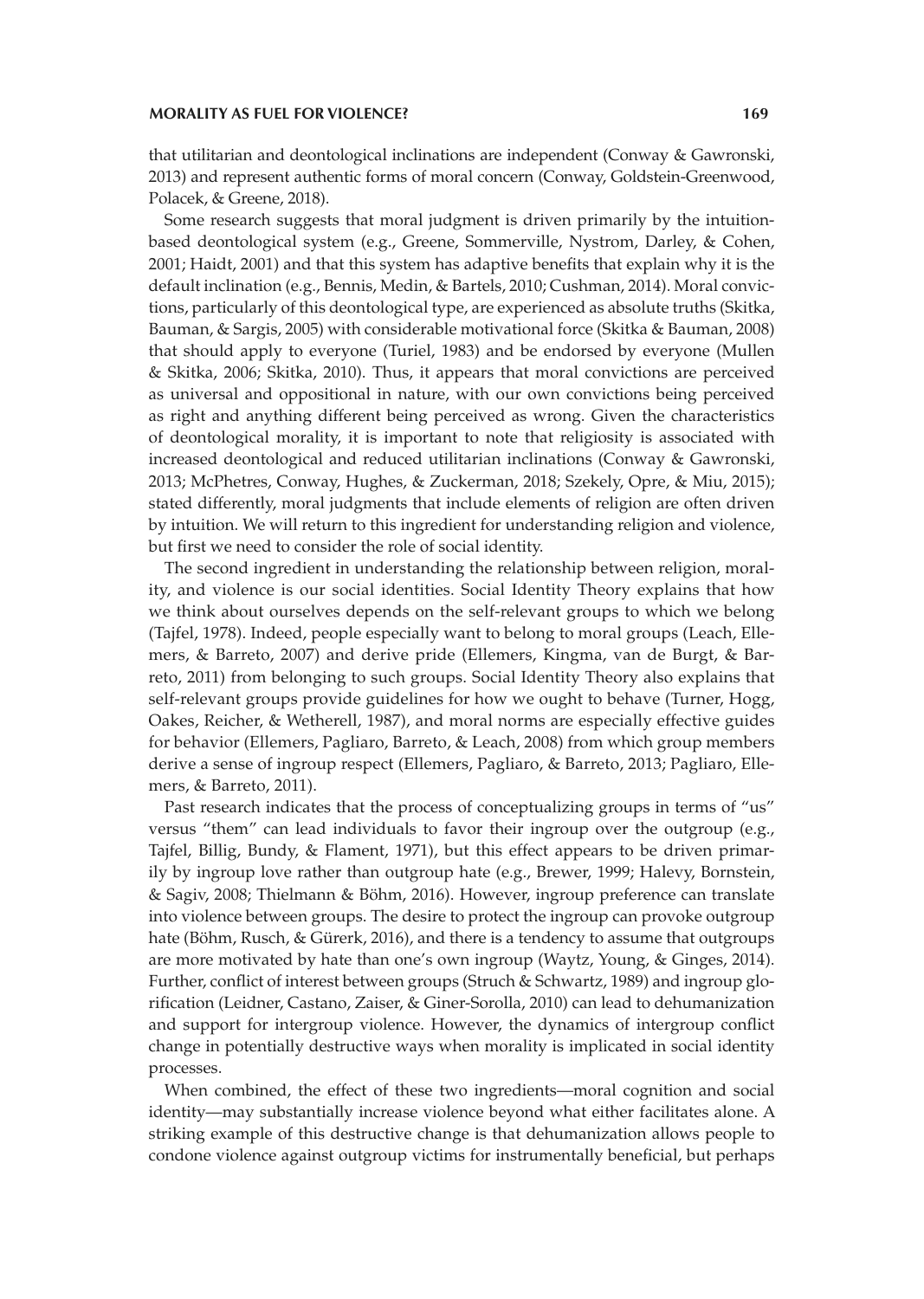immoral reasons, and yet does not seem to be necessary for violence committed for moral reasons (Rai, Valdesolo, & Graham, 2017). Concomitantly, a growing body of literature suggests that parochial altruism and war may have coevolved (e.g., Choi & Bowles, 2007; Ginges & Atran, 2011). Indeed, a recent meta-analysis of 16 studies suggests that exposure to war produces lasting increases in prosocial behavior toward ingroup but not outgroup members (Bauer et al., 2016). Still other work suggests that group morality—defined here as an ingroup loyalty—encourages violent, competitive behavior toward outgroups (Cohen, Montoya, & Insko, 2006).

Parker and Janoff-Bulman (2013) provide a coherent explanation for this pattern, which is that morality-based groups (e.g., pro-life/pro-choice) are united by a shared moral conviction that is experienced as absolute, universal, and defined in dichotomous opposition to any groups with different moral imperatives. Given the unique characteristics of moral cognition, these morality-based groups are defined as much by outgroup hate as ingroup love, relative to other rivalry groups (e.g., Red Sox/Yankees fans) which are largely defined by ingroup love alone. More recently, Weisel and Böhm (2015) found that members of morality-based groups, but not rivalry-based groups, will go out of their way to harm the outgroup even though they can help the ingroup without doing so. Considering that people are motivated to create and sustain a sense of positive distinctiveness concerning their group membership (Tajfel & Turner, 1986), and how readily morality defines what it means to be a "good" group member (Ellemers & van den Bos, 2012), it is likely that many groups come to see their particular moral convictions as uniquely righteous. We suggest that the key to understanding *why* violence emerges from morality (as proposed by VVT) is that it embeds morality in groups. As religious groups are, in fact, morality-based groups, this insight makes sense of the disputed effects of religion on violence.

## **DISENTANGLING RELIGION AND VIOLENT CONFLICT**

Within the extant research on the relationship between religion and violence, there are conflictual positions concerning whether religion increases or decreases violence (see Xygalatas & Lang, 2016). For example, research on religious prosociality—the idea that religion promotes acts that benefit others but are personally costly—suggests that religion can mitigate violence by promoting the perception that God is watching us and judging our actions (e.g., Norenzayan et al., 2016). In contrast, other research suggests that religion can increase violence by way of general beliefs and observant practice (e.g., Ginges et al., 2009; Shaw, Quezada, & Zárate, 2011). We argue that the combination of moral cognition and social identity underlying VVT can integrate and contextualize these seemingly entangled theories on religion and violence to explain *when* religion can either increase or decrease violence.

Some research focuses on how religion, by fostering trust, honesty, and generosity, can subsequently decrease violence. Norenzayan and colleagues (2016) developed a cultural evolutionary theory of prosocial religion and the influence of "God" to explain large-scale cooperation among unfamiliar co-religionists, as well as to explain the survival and spread of prosocial religions across the preceding 10–12 millennia. Importantly, cross-cultural research utilizing economic games finds that the more one perceives that one's shared God is omniscient and punitive, the more one is likely to be impartial and generous with distant and unfamiliar co-religionists (Lang et al., 2019;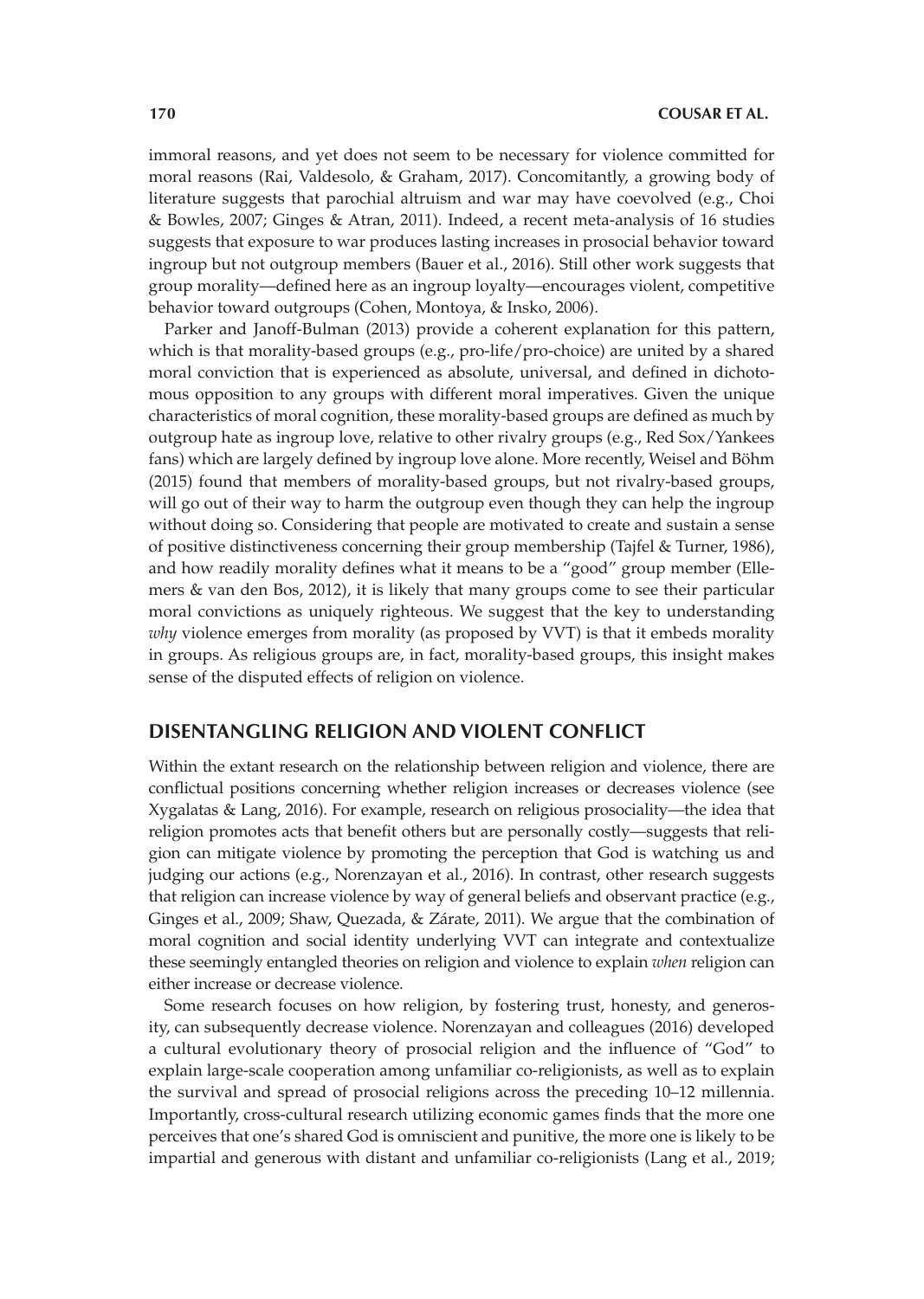Purzycki et al., 2016; Shariff, Willard, Andersen, & Norenzayan, 2016). Thus, this body of research suggests that religion, and the view that there is in an omniscient and punitive God, can motivate prosociality and reduce violence—at least between ingroup members.

By contrast, research also suggests that religion can decrease prosociality and increase violence through the practiced-based and belief-based mechanisms of religion. More specifically, the Coalitional Commitment Hypothesis proposes that violence occurs because religious groups enhance commitment to the ingroup through group-based rituals. To support this hypothesis, Ginges and colleagues (2009) surveyed Palestinians, Israeli settlers (i.e. Jews living in the occupied Palestinian territories), and participants from other religions and nations. They found an association between religious service attendance and support for violent attacks. In this same series of studies, the researchers also replicated this effect experimentally with a sample of Israeli settlers, finding that a synagogue attendance prime increased support for suicide attacks. Similarly, the Religious Belief Hypothesis proposes that moral certainty about one's religious beliefs, or the idea that religion prescribes specific and inflexible morals values, motivates violence (Shaw et al., 2011; Skali, 2017). Indeed, one study asked participants to read a little-known passage from the Book of Judges about a violent battle and found that those who were told this story was from the Bible (vs. from an ancient scroll) were more likely to blast their opponents with a higher decibel noise (Bushman, Ridge, Das, Key, & Busath, 2007). Results in this study illustrate the power of religion to motivate violence. Although the Religious Belief Hypothesis and the Coalitional Commitment Hypothesis are thought to conflict with one another, both predict increased violence and both map onto the social identity and moral cognitive mechanisms underlying VVT, respectively. Thus, we suggest that both are valid mechanisms to explain the relationship between religion and increased violence.

To reconcile the competing hypotheses on the relationship between religion and increased or decreased violence, we propose that VVT, and its unique blend of moral and social ingredients, can specifically explain *when* religion should promote or prevent violence. Simply put, religion should prevent violence when it is primarily a system of moral prescriptions and proscriptions for individual behavior, but religion should promote violence as this moral system becomes increasingly contextualized by relational motivations that serve to regulate the group writ large (at times with violence that is perceived as necessary and just).

It therefore bears recognition that individuals have competing motivations for their thoughts, feelings, and behaviors—the self as an individual and as a member of different, interlocking social identities—and so at an individual level, the justifiability of violence is a product of many components. As one of these many components, individual differences in religious belief should motivate moral behavior and reduce the perceived justifiability of violence. However, when we aggregate individuals into groups (for example, according to their nationality), the components that differ across individuals ought to be washed out, leaving the shared components as the primary motivation for their thoughts, feelings, and behaviors. We propose that a common and valued social identity (such as one's nationality or religion) is an important shared component that is brought to the fore by aggregation; as such, religion should motivate violence to a greater extent at the group level because aggregation has distilled people's motivations down to this shared, social component that serves to regulate the group.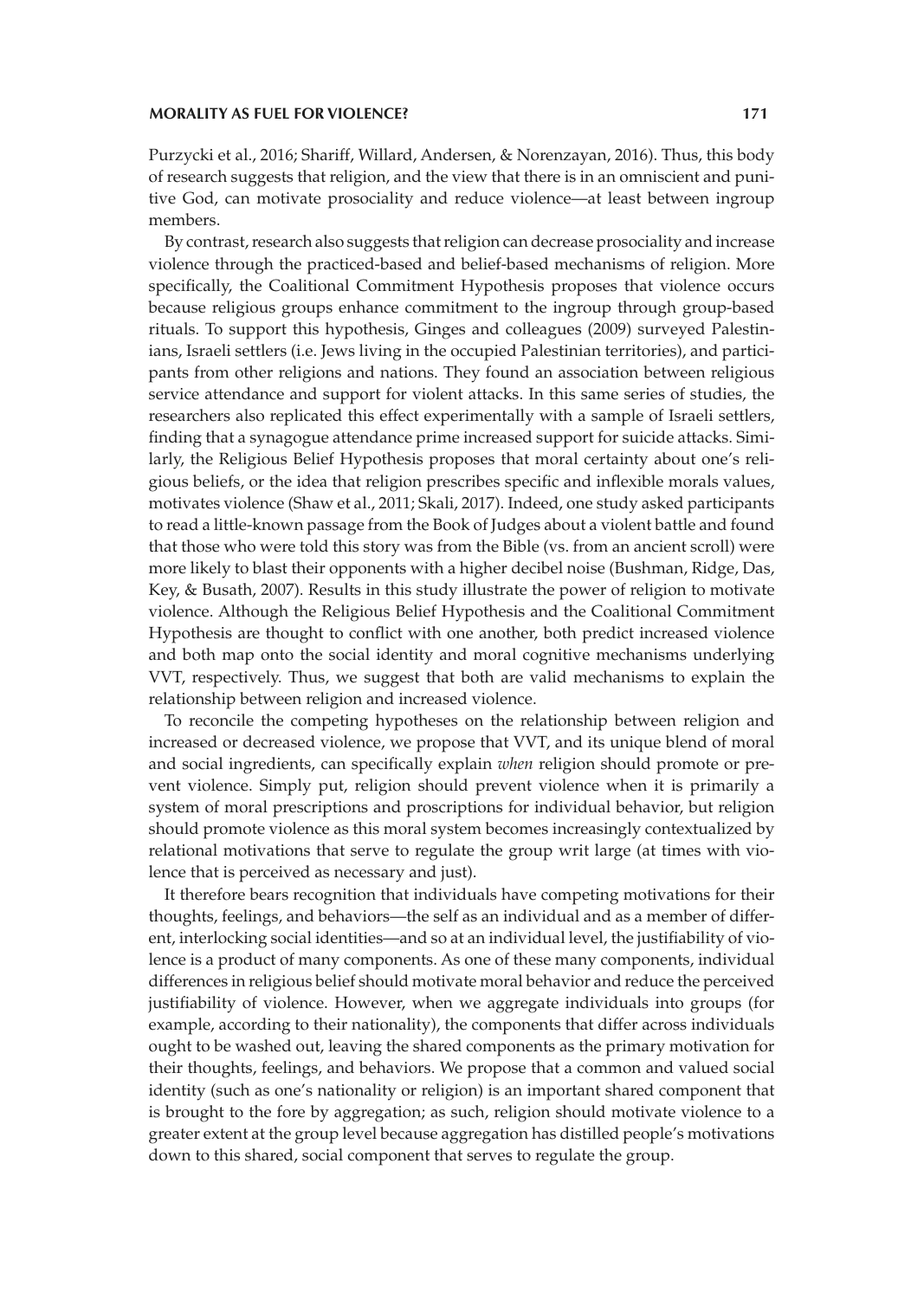Following from these propositions, we predict that hypotheses about religious prosociality and perceiving an omniscient God instantiates the effect of religion at the individual level of analysis, whereas the hypotheses about both belief-based and practice-based religion instantiates the effect of religion at the group level. We test these predictions to disentangle the effects of religion on the justifiability of violence for individuals versus nations (by aggregating individuals together) in a large cross-cultural dataset.

# **DATA FROM 60 NATIONS ON THE ROLE OF RELIGION IN JUSTIFYING VIOLENCE**

We examined data on religion and violence from the World Values Survey (WVS). By leveraging multilevel modeling, we were then able to address how religious individuals versus religious nations feel about violence. We investigated two basic components of religion—importance of God and religious practice—to understand the psychological mechanisms underlying the competing effects of religion. Consistent with work on the prosocial influence of religion, we predicted that individuals should perceive violence as less justifiable as the importance of God in one's life becomes greater. In contrast, but consistent with the Coalitional Commitment Hypothesis and the Religious Belief Hypothesis, we predicted that nations should perceive violence as more justifiable as the practice of religion (i.e., prayer and attendance) becomes more frequent. We also controlled for a diverse array of relevant characteristics at both the individual and national levels of analysis to rule out alternative explanations.

## METHOD

We investigated our research questions using the sixth wave of the World Values Survey (WVS) database (see Inglehart et al., 2014). This dataset, collected between 2010 and 2016, has information about 89,565 participants distributed across 60 countries. We used WVS database variables 2, 9, 141, 145, 146, 152, 210, 211, 239, 240, 242, and 248 in our analyses. In addition, we integrated the World Bank estimate of gross domestic product (GDP) into this dataset. A table depicting descriptive statistics for our primary variables by country is provided in supplemental material (https://osf.io/ah6sk/).

*Religion.* Participants were asked to "indicate how important religion is in your life" on a rating scale anchored from 1 (very important) to 4 (not at all important). We reverse scored this variable to aid interpretation (*M* = 3.11, *SD* = 1.05, *ICC* = .43).

*Belief.* Participants were asked "how important is God in your life" on a rating scale anchored from 1 (not at all important) to 10 (very important) ( $M = 7.75$ ,  $SD = 2.96$ ,  $ICC = .43)$ .

*Practice.* Participants were asked "how often do you pray" on a rating scale anchored from 1 (several times a day) to 8 (never, practically never). Participants were also asked "how often do you attend religious services these days" on a rating scale anchored from 1 (more than once a week) to 7 (never, practically never). We reverse scored these variables to aid interpretation, standardized them to put them in the same metric, and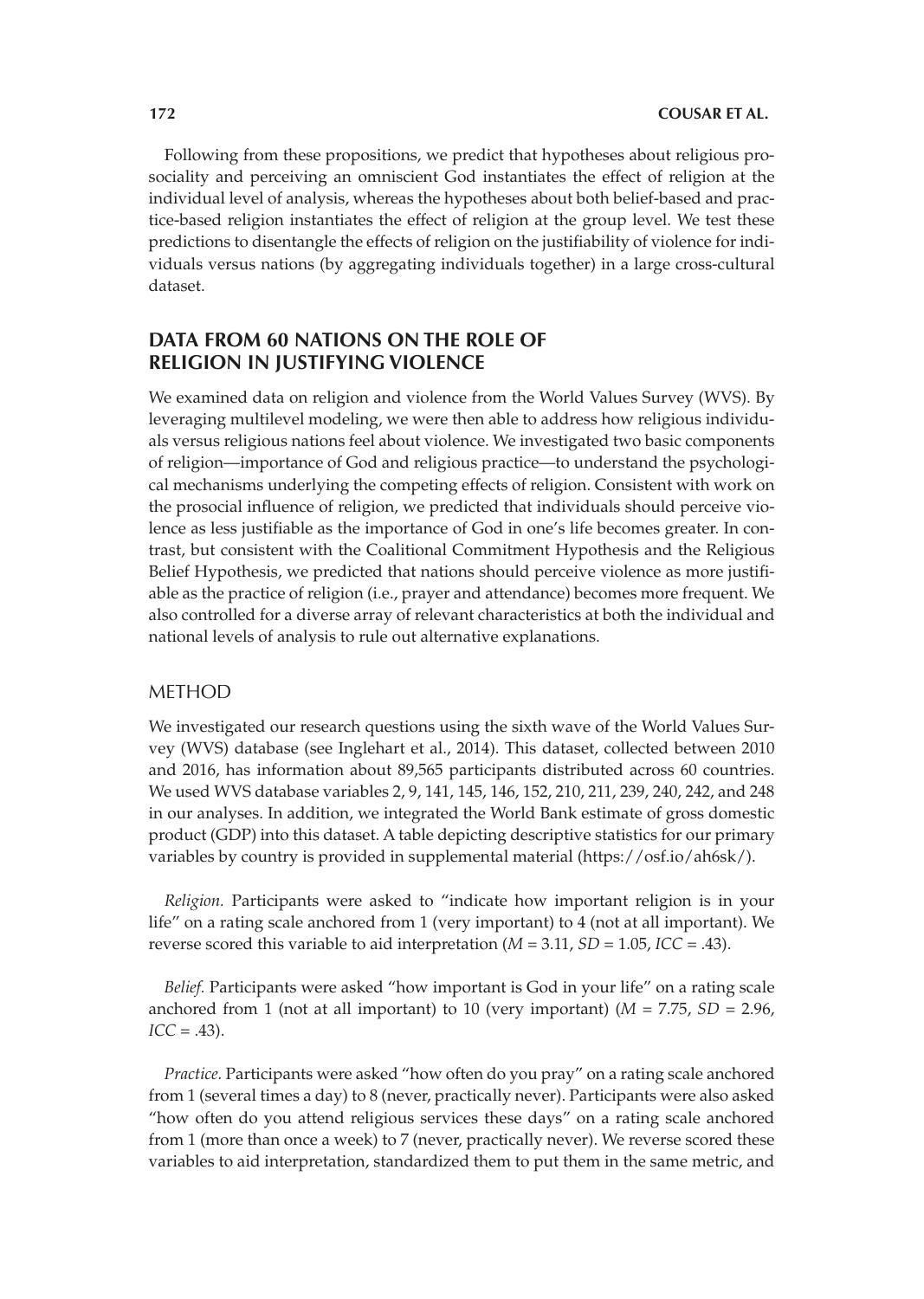created a composite variable because they were highly correlated ( $r = .65$ ,  $p < .001$ )  $(M = .00, SD = .91, ICC = .34).$ 

*Violence.* Participants were asked whether "violence against other people" can be justified on a rating scale anchored from 1 (never justifiable) to 10 (always justifiable)  $(M = 1.74, SD = 2.85, ICC = .11)$ . We transformed this variable using the base 10 log to attenuate skew and kurtosis, and then multiplying it by 10 to avoid creating an illscaled covariance matrix.

*Individual Covariates.* Participants indicated their gender (52.20% female) and age  $(M = 41.94, SD = 16.55)$ ; gender was dummy coded and age was divided by 10 to avoid creating an ill-scaled covariance matrix. In addition, participants were asked to rate their perceived income on a rating scale anchored from 1 (lower step) to 10 (tenth step) ( $M = 4.83$ ,  $SD = 2.11$ ), and to rate their education level on a rating scale anchored from 1 (no formal education) to 9 (university level education with degree) (*M* = 5.65, *SD* = 2.42). These variables were specified at level 1.

*National Covariates.* Participants were asked "how democratically is this country being governed today" on a rating scale anchored from 1 (not at all democratic) to 10 (completely democratic); we mean-aggregated these responses by nation (*M* = 5.96, *SD* = 1.08). World Bank estimates of GDP for each nation were in trillions of current US dollars and were matched to the appropriate WVS year for each nation (*M* = .94,  $SD = 2.44$ ). We transformed this variable by adding a constant  $(1)$ , using the inverse to attenuate skew and kurtosis, and then multiplying it by 10 to avoid creating an illscaled covariance matrix. These variables were specified at level 2.

*Mixed Covariates.* Participants were asked "how proud are you of your nationality" on a rating scale anchored from 1 (very proud) to 4 (not at all proud). Participants also rated the statement, "I see myself as part of the [country] nation," on a scale anchored from 1 (strongly agree) to 4 (strongly disagree). We reverse scored these variables to aid interpretation, standardized them to put them in the same metric, and created a composite variable because they were highly correlated  $(r = .66, p < .001)$  ( $M = -.01$ ,  $SD = .84$ ,  $ICC = .16$ ).

## RESULTS

We tested a multilevel structural equation model in Mplus version 8.1 (Muthén & Muthén, 2017). The level-1 units were the individuals making the ratings and the level-2 units were the nations in which these individuals were nested. Level-1 variables were within-mean centered, whereas both level-2 and mixed variables were grandmean centered. We specified the model shown in Figure 1, which had 57 estimated parameters (variances, covariances, regression paths, and means), and the model converged on an admissible solution. The null hypothesis of perfect fit was rejected  $(\chi^2_{\text{Norm}}(27) = 11.98, p < .001)$ , but the model was otherwise an excellent fit to the observed data (*RMSEA* = .011, *CFI* = .95, *SRMR*<sub>1</sub> = .022, *SRMR*<sub>2</sub> = .039).

An investigation of the parameter estimates at level 1 revealed that religious individuals thought God was more important in their lives ( $b = 1.25$ ,  $SE = .12$ ,  $p < .001$ ,  $\beta = .44$ ,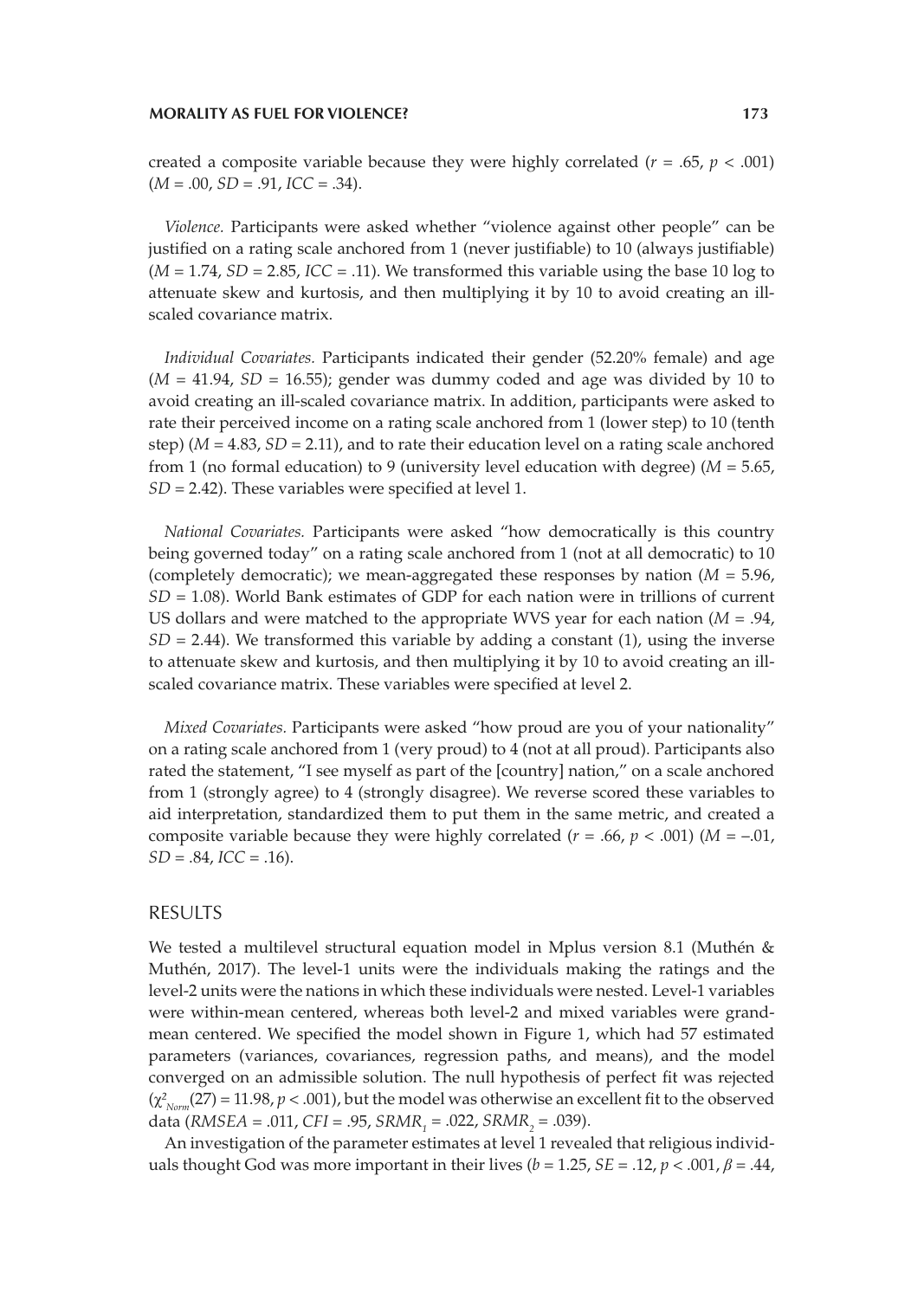

FIGURE 1. Conceptual path diagram depicting the effect of religion on violence through belief and practice. Covariates not shown for clarity. All level-1 covariates (individual characteristics: gender, age, income, education, and nationalism) were independent predictors of religion and violence but were free to correlate in a pairwise manner with one another. All level-2 covariates (national characteristics: democracy, GDP, and nationalism) were independent predictors of religion and violence but were free to correlate in a pairwise manner with one another.

 $R^2 = .19$ ) and were more observant practitioners of their religion ( $b = .38$ , *SE* = .028,  $p < .001$ ,  $\beta = .41$ ,  $R<sup>2</sup> = .17$ ). There was a significant, positive association between religious belief and practice ( $b = .38$ ,  $SE = .039$ ,  $p < .001$ ,  $\beta = .28$ ). The importance of God in people's lives was associated with less justification for violence  $(b = -.076, SE = .021,$  $p < .001$ ,  $\beta = -.065$ ), whereas observant practice did not have a significant effect on the justifiability of violence ( $b = .002$ ,  $SE = .041$ ,  $p = .964$ ,  $\beta = .001$ ) controlling for all individual covariates. As such, we find a small  $(ΔR<sup>2</sup> = .004)$  but significant indirect effect of religion on violence through the importance of God ( $b = -0.094$ ,  $SE = 0.024$ ,  $p < 0.001$ , *β* = –.028, *95% CI* = [–.047, –.14]) but not observant practice (*b* = .001, *SE* = .016, *p* = .964, *β* = .001, *95% CI* = [–.030, .032]). In sum, religion appears to decrease violence for individuals by increasing the importance of belief in God.

An investigation of the parameter estimates at level 2 revealed that religious nations also thought God was more important  $(b = 2.53, SE = .11, p < .001, \beta = .89, R^2 = .80)$  and were more observant practitioners (*b* = .67, *SE* = .047, *p* < .001, *β* = .88, *R2* = .77). Religious belief and practice were not significantly associated ( $b = .003$ ,  $SE = .036$ ,  $p = .930$ ,  $\beta$  = .014). This time, it was beliefs about God that did not have a significant effect on the justifiability of violence  $(b = -12, SE = 0.10, p = .231, \beta = -0.26)$ , whereas nations that were more observant practicing their religion thought violence was more justifiable  $(b = .89, SE = .33, p = .007, \beta = .51)$  controlling for all national covariates. As such, we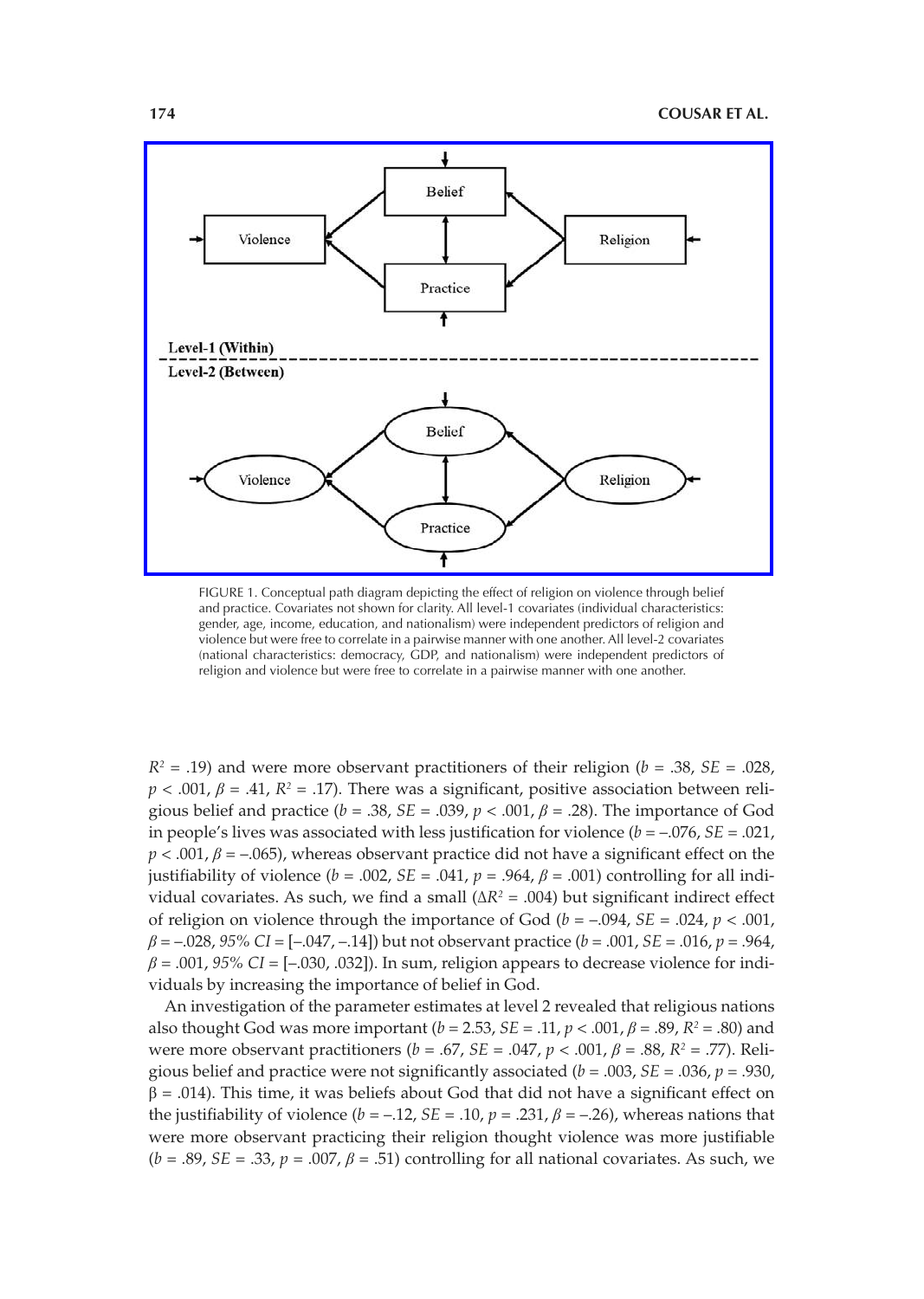find a larger (Δ*R2* = .098) and significant indirect effect of religion on violence through observant practice ( $b = .60$ ,  $SE = .23$ ,  $p = .009$ ,  $\beta = .45$ ,  $95\%$  CI = [.15, 1.04]) but not beliefs about God (*b* = –.31, *SE* = .26, *p* = .234, *β* = –.23, *95% CI* = [–.81, .20]). In sum, religion appears to increase violence for nations by increasing observant practice.

The parameter estimates associated with the covariates, while not the focus of the present research, are shown at the individual level in Table 1 and at the national level in Table 2. The importance of religion for individuals is associated with being female, older, lower income, less educated, and more nationalistic. In turn, the justifiability of violence is associated with being male, younger, higher income, less educated, and less nationalistic. The importance of religion for nations is associated with being more nationalistic and less democratic, but no covariate was significantly associated with the justifiability of violence.

## **GENERAL DISCUSSION**

Using a multilevel analysis of a large cross-cultural dataset, we find a nuanced effect of religion on people's beliefs about violence. Consistent with work on prosocial religions (e.g., Norenzayan et al., 2016), we find that the importance of God in one's life is associated with believing violence is less justifiable for religious individuals, but not religious countries. Simultaneously, and consistent with work on coalitional commitment and religious belief (e.g., Ginges et al., 2009; Shaw et al., 2011), we find practicing religion (i.e., prayer and attendance) is associated with believing that violence is more justifiable for religious countries, but not religious individuals. We argue that this multilevel analysis of the data brings to light an important underlying point. We found no effect of religion on the justifiability of violence when examining individuals without respect to their nesting, yet when aggregating these thousands of individuals according to the country they were sampled from, we instead find two distinct and opposing effects of religion on the justifiability of violence, and we find that these opposing effects likely operate via different psychological mechanisms.

Specifically, the underlying mechanism for the effect of religion on individuals can perhaps be explained by previous work on how belief in an omnipotent and punitive God fosters increased prosociality (e.g., Norenzayan et al., 2016). This is a relative effect, such that individuals for whom belief in God is more important are less violent in comparison with other people nested within the same set of social structures, institutions, and systems. In contrast, the underlying mechanism for the effect of religion on countries can perhaps be explained by past research on social dominance orientation (Henry, Sidanius, Levin, & Pratto, 2005), tight norms (Yustisia, Putra, Kavanagh, Whitehouse, & Rufaedah, 2020), and rituals (Whitehouse & McQuinn, 2012). It appears that the typicality of religious practice in a society is associated with an increased absolute baseline level of violence in comparison with people nested in other societies with differing sets of social structures, institutions, and systems. We suspect that as religion increasingly permeates every aspect of these aforementioned social structures, they will become increasingly moralized. Thus, the preservation of existing hierarchies, norms, and ways of living becomes an absolute necessity and a justifiable cause for violence. However, it is important to note that these are hypothesized underlying mechanisms since we were unable to test these given the nature of data. Future research should empirically examine these hypothesized mechanisms.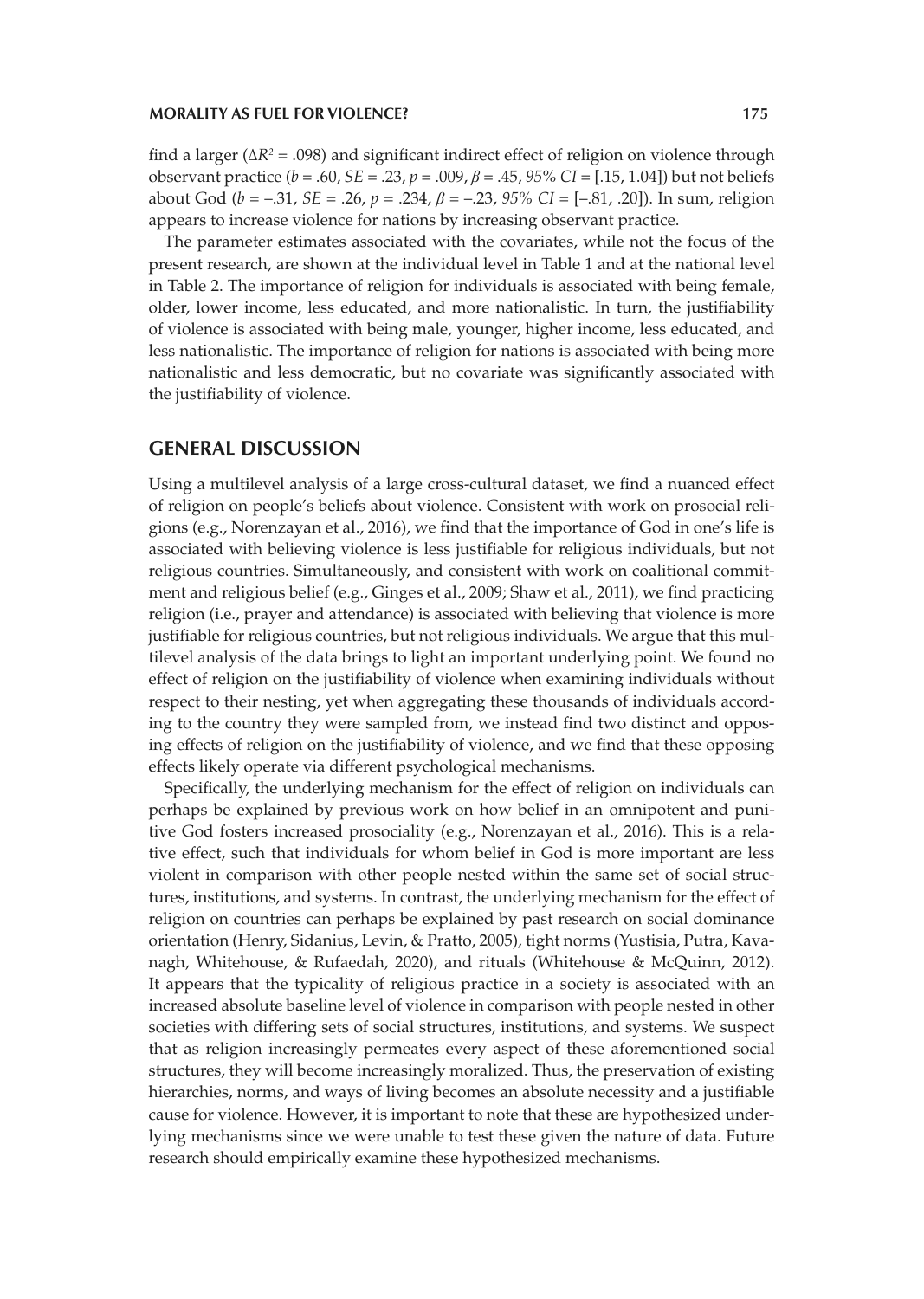|             | Gender   | Age       | Income   | <b>Education</b> | <b>Nationalism</b> |
|-------------|----------|-----------|----------|------------------|--------------------|
| Age         | $-.008$  |           |          |                  |                    |
|             | (.006)   |           |          |                  |                    |
|             | $-.010$  |           |          |                  |                    |
| Income      | $.031**$ | $-.34**$  |          |                  |                    |
|             | (.007)   | (.043)    |          |                  |                    |
|             | .031     | $-.11$    |          |                  |                    |
| Education   | $.077**$ | $-1.01**$ | $1.16**$ |                  |                    |
|             | (.016)   | (.076)    | (.062)   |                  |                    |
|             | .071     | $-.30$    | .27      |                  |                    |
| Nationalism | .001     | $.088**$  | $.036**$ | $-.024$          |                    |
|             | (.002)   | (.015)    | (.011)   | (.021)           |                    |
|             | .004     | .074      | .024     | $-.014$          |                    |
| Religion    | $-.14**$ | $.050**$  | $-.008*$ | $-.010*$         | $.11***$           |
|             | (.017)   | (.006)    | (.003)   | (.004)           | (.012)             |
|             | $-.090$  | .098      | $-.020$  | $-.027$          | .11                |
| Violence    | $.27**$  | $-.11**$  | $.082**$ | $-.037**$        | $-.34**$           |
|             | (.046)   | (.015)    | (.018)   | (.010)           | (.049)             |
|             | .051     | $-.062$   | .062     | $-.030$          | $-.097$            |

**TABLE 1. Relationships Between Individual Covariates and Their Effect on Religion and Violence**

*Note.* Bottom diagonal represents unstandardized associations with standard errors and standardized estimates. The religion and violence rows represent unstandardized regression coefficients with standard errors and standardized estimates. \**p* < .01, \*\**p* < .001.

Our results affirm that morality is indeed a hub mechanism to facilitate better understanding of the disputed relationship between religion and violence. In the literature, the relationship between religion and violence was fragmented, with some scholars arguing that religion decreases violence, while others arguing that it increases violence. However, our synthesis, specifically accounting for the influence of morality inherent in religion, disentangles this dispute by explaining *when* both are accurate. Specifically, religion decreases violence among individuals believing in a set of shared moral imperatives (e.g., importance of God), but increases violence among religious nations in which the social components of religious belief and practice are important. Intuitively, these findings are in line with existing literature, but are only understandable when accounting for this nested structure. Further, our novel synthesis of existing literature on moral cognition and social identity help to clarify the key mechanisms that enable religion to motivate violence. Without the combination of these important ingredients, neither alone could achieve what they do together; religious violence likely would not feel virtuous. By focusing on morality as a hub, we have disentangled disputed theories on religion and violence, while also clarifying the underlying mechanisms that make the darker side of religion possible.

Accounting for morality in the relationship between religion and violence not only impacts theory but also practice. Going forward, we suggest that accounting for morality in interventions could produce better outcomes in the reduction of violent intergroup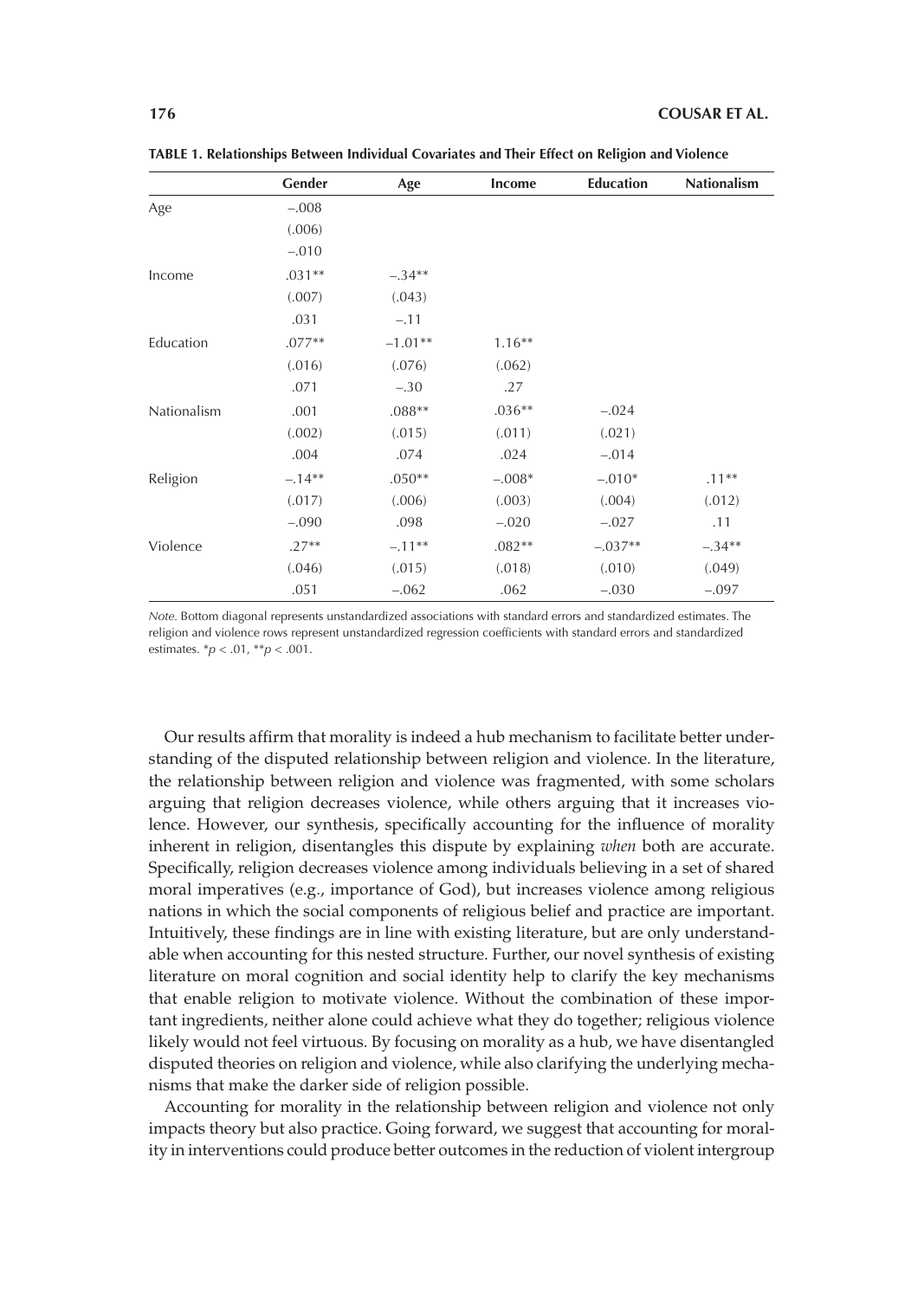|            | <b>Nationalism</b> | <b>GDP</b> | Democracy |
|------------|--------------------|------------|-----------|
| <b>GDP</b> | $-.35**$           |            |           |
|            | (.11)              |            |           |
|            | $-.41$             |            |           |
| Democracy  | .020               | $.84**$    |           |
|            | (.046)             | (.30)      |           |
|            | .054               | .31        |           |
| Religion   | $1.22**$           | $-.032$    | $-.18*$   |
|            | (.20)              | (.032)     | (.065)    |
|            | .60                | $-.12$     | $-.27$    |
| Violence   | $-.60$             | $-.041$    | .055      |
|            | (.36)              | (.046)     | (.16)     |
|            | $-.22$             | $-.11$     | .064      |

| TABLE 2. Relationships Between National Covariates and Their Effect on Religion and Violence |  |  |
|----------------------------------------------------------------------------------------------|--|--|
|----------------------------------------------------------------------------------------------|--|--|

*Note.* Bottom diagonal represents unstandardized associations with standard errors and standardized estimates. The religion and violence rows represent unstandardized regression coefficients with standard errors and standardized estimates. \**p* < .01, \*\**p* < .001.

conflict. For instance, one such method is emphasizing shared religious or moral foundations between two groups that are in conflict due to their opposing views about what is right and wrong. Indeed, previous research provides support for this idea. In one line of work, either delineating or just acknowledging the shared lineages and religious beliefs of Abrahamic religious groups (i.e., Muslims, Christians, and Jews) was found to be effective for reducing negative outgroup bias (Kunst & Thomsen, 2015; Kunst, Thomsen, & Sam, 2014), even in the context of actual ongoing violent conflict (e.g., Israel-Palestine; Kunst, Kimel, Shani, Alayan, & Thomsen, 2018). Alternatively, accounting for the impact of morality on violence could be useful for developing "conflict escalation" predictors. For example, our results emphasized how observant practice of religion at a country level predicted justifiability of violence, far more than individual-level observant practice. From this, research could look further into how national religiosity or national adherence to any concomitant moral imperatives could predict the inception or exacerbation of violent conflict. Focusing on this national level, in accordance with its relationship to the individual level, could prove more valuable than investigating either independently. Additionally, since recent research suggests that dehumanization of victims is associated with increased instrumental violence, but not moral violence (Rai et al., 2017), it is important to keep in mind that humanization interventions, such as emphasizing the emotions of outgroups (McDonald et al., 2017), might prove to be less effective for mitigating violent conflicts that are morally motivated.

## LIMITATIONS AND FUTURE DIRECTIONS

Although providing evidence to support our claims, a few limitations should be noted. For instance, it is important to note that our analyses of the World Values Survey data is based on a logical mathematical assumption of the principle of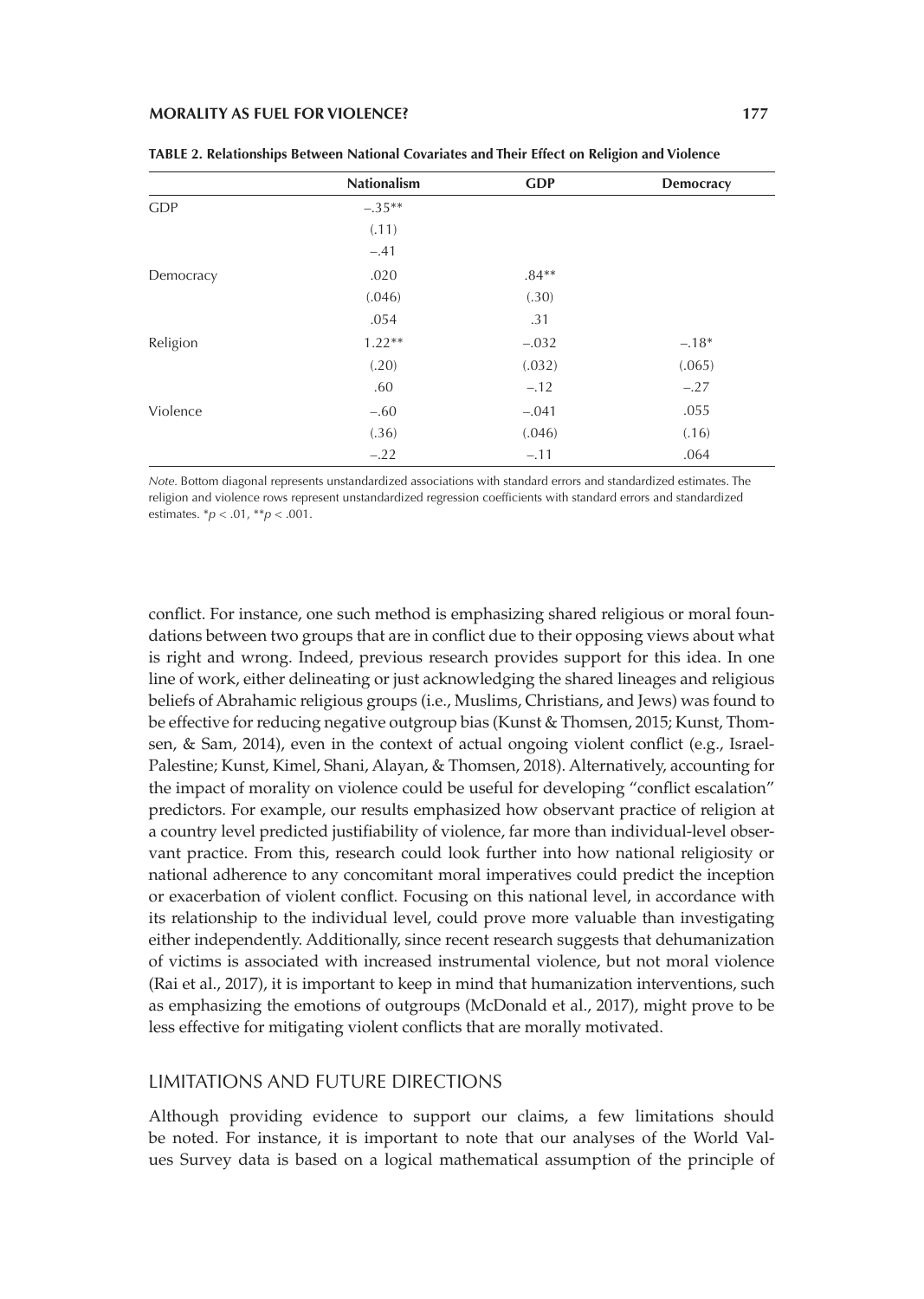aggregation. We assume that as individual-level differences are aggregated from the individual to group level, the importance of the individual differences will wash out, leaving the shared components (i.e., religion) as the common driving force behind justifiability of violence. Although supported by our data, this is still an assumption, none the less. Future attempts to replicate this pattern using this same multilevel approach on other large, cross-cultural datasets are encouraged.

Additionally, our dependent measure of interest was a self-reported variable assessing "justifiability for violence." Thus, we do not know whether this necessarily translates into support for or engagement in actual violent behavior. However, this limitation is an artifact of archival research, and utilizing this variable provides us with more diverse evidence than would have been attainable via more traditional psychological research measures (e.g., surveys of college students). Future research could build on these findings by including both self-report measures of personal engagement in violence and behavioral measures (e.g., noise blast task, voodoo doll task, and economic game paradigms). Together, these suggested future directions could help provide a more complete picture of the relationship between religion and violence.

## **CONCLUSION**

Past research on the relationship between religion and violence finds contradictory evidence suggesting that religion both reduces and increases violent conflict. However, here we explain how morality is an important hub mechanism that, when considered, clarifies the complicated relationship between morality, religion, and violence. Specifically, we have brought together independent theories on moral cognition and social identity that together provide the mechanisms that enable Virtuous Violence Theory to explain why morality motivates violence. Further, we take empirical data from the World Values Survey to further support our understanding of this relationship. More specifically, our analysis finds a nuanced effect of religion on people's beliefs about violence, with an opposite pattern of results for both individuals and countries. In general, individuals were less likely to condone violence, which aligns with previous research on prosocial influence of religion (e.g., views about the importance of God), while countries were more likely to condone violence, which aligns with research on social components of religion (e.g., observant practice of attendance and prayer). This work emphasizes the importance of considering the influence of morality as a linchpin in intergroup relations, especially during relationships marked by violent conflict.

## **REFERENCES**

- Bauer, M., Blattman, C., Chytilová, J., Henrich, J., Miguel, E., & Mitts, T. (2016). Can war foster cooperation? *Journal of Economic Perspectives*, *30*(3), 249–274.
- Bennis, W. M., Medin, D. L., & Bartels, D. M. (2010). The costs and benefits of calculation and moral rules. *Perspectives on Psychological Science*, *5*(2), 187–202.
- Böhm, R., Rusch, H., & Gürerk, Ö. (2016). What makes people go to war? Defensive intentions motivate retaliatory and preemptive intergroup aggression. *Evolution and Human Behavior*, *37*(1), 29–34.
- Bremner, R. H., Koole, S. L., & Bushman, B. J. (2011). "Pray for those who mistreat you": Effects of prayer on anger and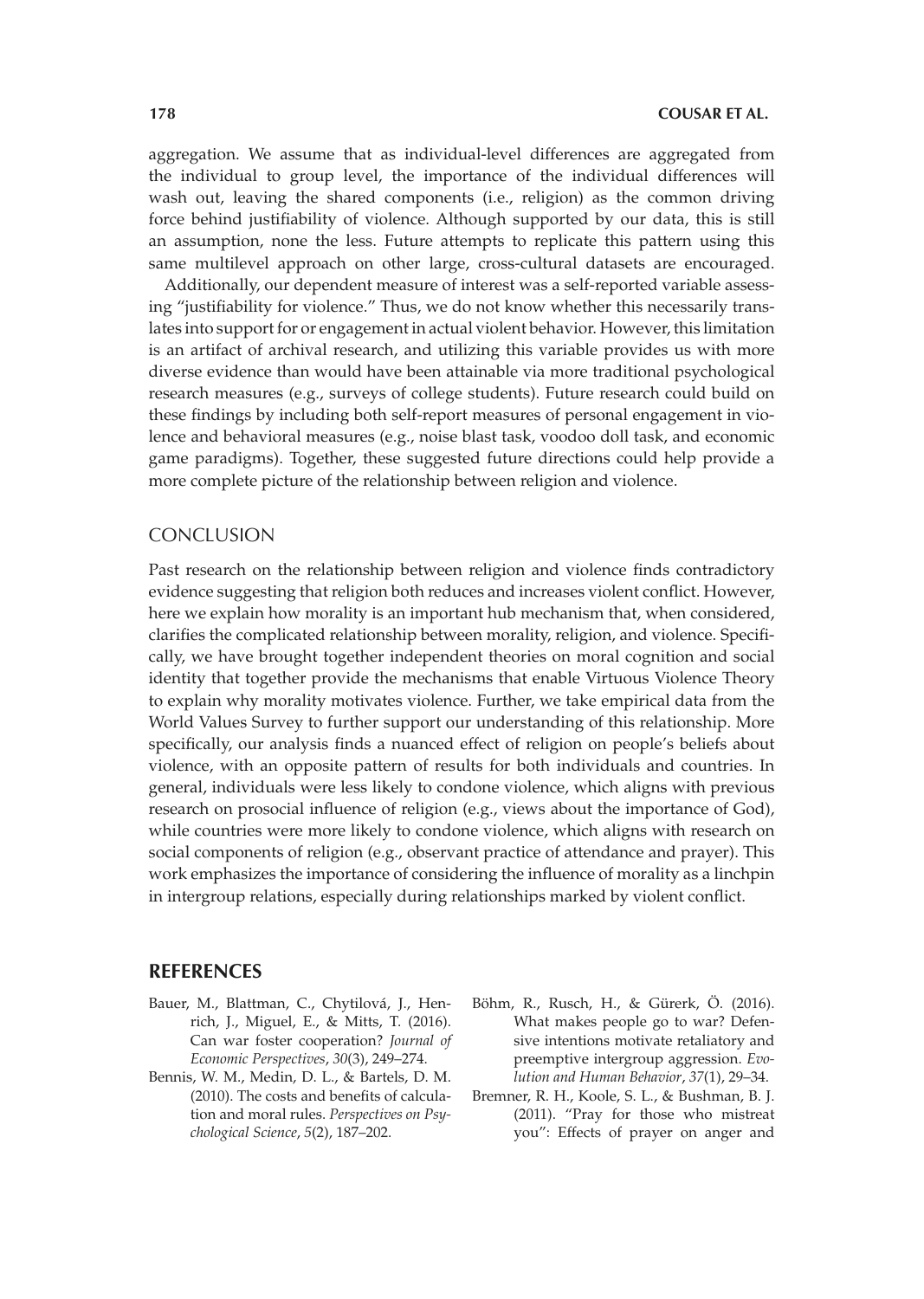aggression. *Personality and Social Psychology Bulletin*, *37*(6), 830–837.

- Brewer, M. B. (1999). The psychology of prejudice: Ingroup love and outgroup hate? *Journal of Social Issues, 55*(3), 429–444.
- Bushman, B. J., Ridge, R. D., Das, E., Key, C. W., & Busath, G. L. (2007). When God sanctions killing: Effect of scriptural violence on aggression. *Psychological Science*, *18*(3), 204–207.
- Carnes, N. C., Lickel, B., & Janoff-Bulman, R. (2015). Shared perceptions: Morality is *ity and Social Psychology Bulletin*, *41*(3), 351–362.
- Choi, J. K., & Bowles, S. (2007). The coevolution of parochial altruism and war. *Science*, *318*(5850), 636–640.
- Cohen, T. R., Montoya, R. M., & Insko, C. A. (2006). Group morality and intergroup relations: Cross-cultural and experimental evidence. *Personality and Social Psychology Bulletin*, *32*(11), 1559–1572.
- Conway, P., & Gawronski, B. (2013). Deontological and utilitarian inclinations in moral decision making: A process dissociation approach. *Journal of Personality and Social Psychology*, *104*(2), 216–235.
- [C](https://guilfordjournals.com/action/showLinks?crossref=10.1016%2Fj.cognition.2018.04.018&citationId=p_11)onway, P., Goldstein-Greenwood, J., Polacek, D., & Greene, J. D. (2018). Sacrificial utilitarian judgments do reflect concern for the greater good: Clarification via process dissociation and the judgments of philosophers. *Cognition*, *179*, 241–265.
	- Curry, O. S., Chesters, M. J., & Van Lissa, C. J. (2019). Mapping morality with a compass: Testing the theory of "moralityas-cooperation" with a new questionnaire. *Journal of Research in Personality*, *78*, 106–124.
	- Curry, O. S., Mullins, D. A., & Whitehouse, H. (2019). Is it good to cooperate? *Current Anthropology*, *60*(1), 47–69.
	- Cushman, F. (2014). The scope of blame. *Psychological Inquiry*, *25*(2), 201–205.
	- Cushman, F. (2015). Punishment in humans: From intuitions to institutions. *Philosophy Compass*, *10*(2), 117–133.
	- Cushman, F., Young, L., & Greene, J. D. (2010). Our multi-system moral psychology: Towards a consensus view. In J. M. Doris (Ed.), *The Oxford handbook of moral psychology* (pp. 47–71). Oxford: Oxford University Press.
- DeScioli, P., & Kurzban, R. (2013). A solution to the mysteries of morality. *Psychological Bulletin*, *139*(2), 477–497.
- Ellemers, N. (2017). *Morality and the regulation of social behavior: Groups as moral anchors*. Abingdon, UK: Routledge.
- Ellemers, N., Kingma, L., van de Burgt, J., & Barreto, M. (2011). Corporate social responsibility as a source of organizational morality, employee commitment and satisfaction. *Journal of Organizational Moral Psychology*, *1*(2), 97–124.
- embedded in social contexts. *Personal-*[E](https://guilfordjournals.com/action/showLinks?crossref=10.1080%2F10463283.2013.841490&citationId=p_20)llemers, N., Pagliaro, S., & Barreto, M. (2013). Morality and behavioural regulation in groups: A social identity approach. *European Review of Social Psychology*, *24*(1), 160–193.
	- Ellemers, N., Pagliaro, S., Barreto, M., & Leach, C. W. (2008). Is it better to be moral than smart? The effects of morality and competence norms on the decision to work at group status improvement. *Journal of Personality and Social Psychology*, *95*(6), 1397–1410.
	- Ellemers, N., & van den Bos, K. (2012). Morality in groups: On the social‐regulatory functions of right and wrong. *Social and Personality Psychology Compass*, *6*(12), 878–889.
	- Fiske, A. P. (1991). *Structures of social life: The four elementary forms of human relations: Communal sharing, authority ranking, equality matching, market pricing*. New York: Free Press.
	- Fiske, A. P., & Rai, T. S. (2014). *Virtuous violence: Hurting and killing to create, sustain, end, and honor social relationships*. Cambridge: Cambridge University Press.
	- Gervais, W. M., Xygalatas, D., McKay, R. T., Van Elk, M., Buchtel, E. E., Aveyard, M., Schiavone, S. R., Dar-Nimrod, I. Sudholm-Hakkinen, A. M., Riekki, T, Klocová, E. K., Ramsay, J. E., & Bulbulia, J. (2017). Global evidence of extreme intuitive moral prejudice against atheists. *Nature Human Behaviour*, *1*(8), 151.
	- Ginges, J., & Atran, S. (2011). War as a moral imperative (not just practical politics by other means). *Proceedings of the Royal Society B: Biological Sciences*, *278*(1720), 2930–2938.
	- Ginges, J., Hansen, I., & Norenzayan, A. (2009). Religion and support for suicide attacks. *Psychological Science*, *20*(2), 224–230.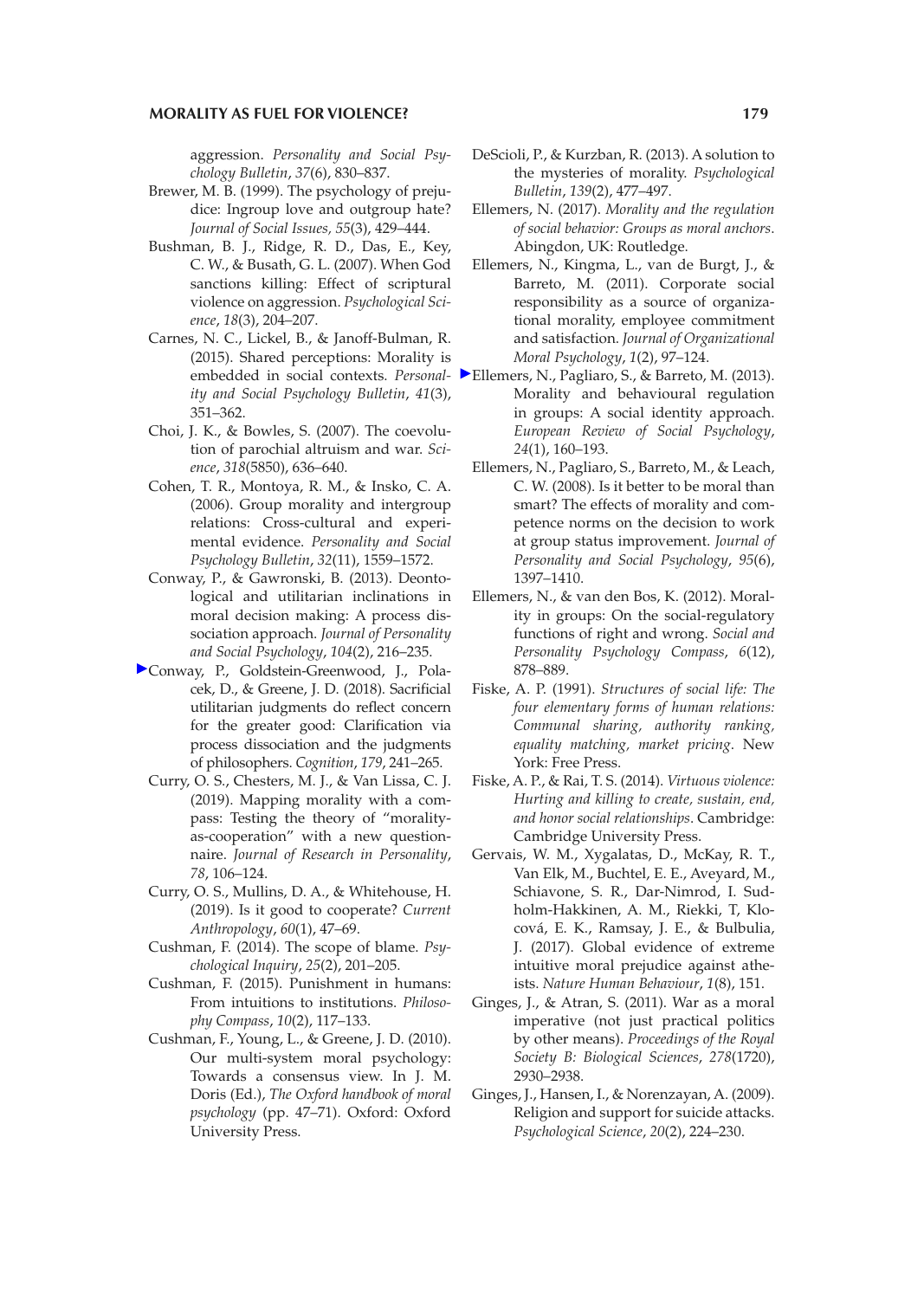- [G](https://guilfordjournals.com/action/showLinks?crossref=10.1016%2FS1364-6613%2802%2902011-9&citationId=p_28)reene, J., & Haidt, J. (2002). How (and where) does moral judgment work? *Trends in Cognitive Sciences*, *6*(12), 517–523.
- [G](https://guilfordjournals.com/action/showLinks?crossref=10.1016%2Fj.cognition.2014.11.018&citationId=p_29)reene, J. D. (2015). The rise of moral cognition. *Cognition*, *135*, 39–42.
	- Greene, J. D., Morelli, S. A., Lowenberg, K., Nystrom, L. E., & Cohen, J. D. (2008). Cognitive load selectively interferes with utilitarian moral judgment. *Cognition*, *107*(3), 1144–1154.
- [G](https://guilfordjournals.com/action/showLinks?crossref=10.1126%2Fscience.1062872&citationId=p_31)reene, J. D., Sommerville, R. B., Nystrom, An fMRI investigation of emotional engagement in moral judgment. *Science*, *293*(5537), 2105–2108.
- [H](https://guilfordjournals.com/action/showLinks?crossref=10.1037%2F0033-295X.108.4.814&citationId=p_32)aidt, J. (2001). The emotional dog and its rational tail: A social intuitionist approach to moral judgment. *Psychological Review*, *108*(4), 814.
- [H](https://guilfordjournals.com/action/showLinks?crossref=10.1126%2Fscience.1137651&citationId=p_33)aidt, J. (2007). The new synthesis in moral psychology. *Science, 316*(5827), 998–1002.
	- Halevy, N., Bornstein, G., & Sagiv, L. (2008). "In-group love" and "out-group hate" as motives for individual participation in intergroup conflict: A new game paradigm. *Psychological Science*, *19*(4), 405–411.
	- Henry, P. J., Sidanius, J., Levin, S., & Pratto, F. authoritarianism, and support for intergroup violence between the Middle East and America. *Political Psychology*, *26*(4), 569–584.
	- Inglehart, R., Haerpfer, C., Moreno, A., Welzel, C., Kizilova, K., Diez-Medrano, J., Lagos, M., Norris, P., Ponarin, E. & Puranen, B. (2014). World Values Survey: Round Six-Country-Pooled Datafile 2010–2014 Version: http://www. worldvaluessurvey.org /WVSDocumen tationWV6.jsp. JD Systems Institute, Madrid. https://doi.org/10.4232/1.14804
	- Janoff-Bulman, R., & Carnes, N. C. (2013). Surveying the moral landscape: Moral motives and group-based moralities. *Personality and Social Psychology Review*, *17*(3), 219–236.
	- *of morals* (H. Paton, trans.). New York: Harper & Row.
	- Kant, I. (1959). *Foundations of the metaphysics of morals* (L. W. Beck, trans.). Indianapolis and New York: Bobbs-Merrill.
	- Kunst, J. R., Kimel, S. Y., Shani, M., Alayan, R., & Thomsen, L. (2018). Can Abraham

bring peace? The relationship between acknowledging shared religious roots and intergroup conflict. *Psychology of Religion and Spirituality*, *11*(4), 417–432.

- Kunst, J. R., & Thomsen, L. (2015). Prodigal sons: Dual Abrahamic categorization mediates the detrimental effects of religious fundamentalism on Christian– Muslim relations. *International Journal for the Psychology of Religion*, *25*(4), 293–306.
- L. E., Darley, J. M., & Cohen, J. D. (2001). [K](https://guilfordjournals.com/action/showLinks?crossref=10.1002%2Fejsp.2014&citationId=p_42)unst, J. R., Thomsen, L., & Sam, D. L. (2014). Late Abrahamic reunion? Religious fundamentalism negatively predicts dual Abrahamic group categorization among Muslims and Christians. *European Journal of Social Psychology*, *44*(4), 337–348.
	- Lang, M., Purzycki, B. G., Apicella, C. L., Atkinson, Q. D., Bolyanatz, A., Cohen, E., Handley, C., Kundtová Klocová, E., Lesorogol, E., Mathew, S., McNamara, R. A., Moya, C., Placek, C. D., Soler, M., Vardey, T., Weigel, J. L., Xygalatas, D., Norenzayan, A., & Henrich, J. (2019). Moralizing gods, impartiality and religious parochialism across 15 societies. *Proceedings of the Royal Society B*, *286*(1898), 20190202.
- (2005). Social dominance orientation, [L](https://guilfordjournals.com/action/showLinks?crossref=10.1037%2F0022-3514.93.2.234&citationId=p_44)each, C. W., Ellemers, N., & Barreto, M. (2007). Group virtue: The importance of morality (vs. competence and sociability) in the positive evaluation of ingroups. *Journal of Personality and Social Psychology*, *93*(2), 234–249.
	- Leidner, B., Castano, E., Zaiser, E., & Giner-Sorolla, R. (2010). Ingroup glorification, moral disengagement, and justice in the context of collective violence. *Personality and Social Psychology Bulletin*, *36*(8), 1115–1129.
	- McDonald, M., Porat, R., Yarkoney, A., Reifen Tagar, M., Kimel, S., Saguy, T., & Halperin, E. (2017). Intergroup emotional similarity reduces dehumanization and promotes conciliatory attitudes in prolonged conflict. *Group Processes & Intergroup Relations, 20*(1), 125–136.
- Kant, I. (1785). *Groundwork of the metaphysics*  [M](https://guilfordjournals.com/action/showLinks?crossref=10.1016%2Fj.jesp.2018.08.013&citationId=p_47)cPhetres, J., Conway, P., Hughes, J. S., & Zuckerman, M. (2018). Reflecting on God's will: Reflective processing contributes to religious people's deontological dilemma responses. *Journal of Experimental Social Psychology*, *79*, 301–314.
	- Mill, J. S. (1861). *Representative government.* Whitefish, MT: Kessinger.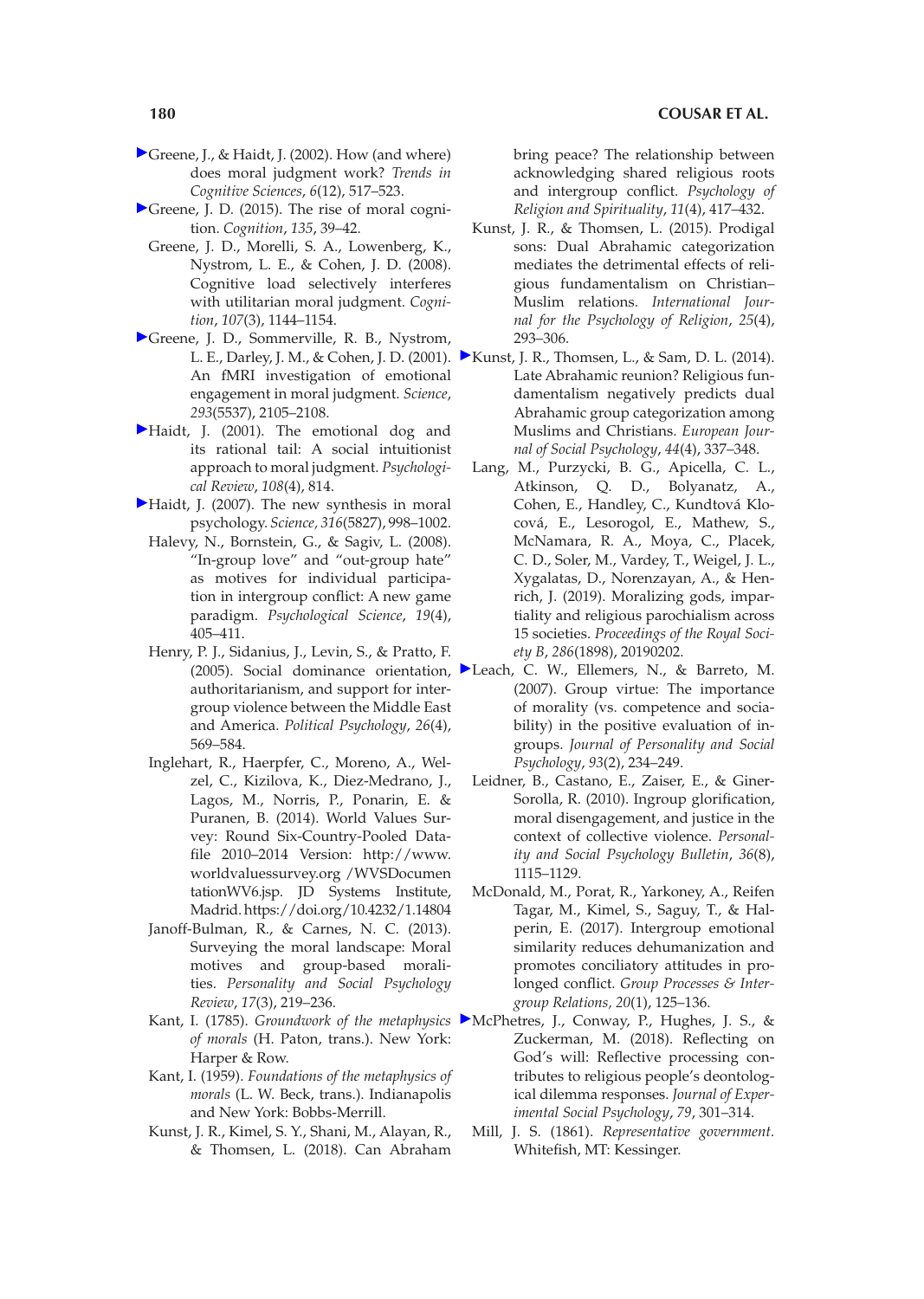- Mill, J. S. (1998). *On liberty and other essays*. Oxford: Oxford University Press.
- [M](https://guilfordjournals.com/action/showLinks?crossref=10.1037%2F0022-3514.90.4.629&citationId=p_50)ullen, E., & Skitka, L. J. (2006). Exploring moral mandate effect: Motivated reasoning, group differentiation, or anger? *Journal of Personality and Social Psychology, 90*(4), 629–643.
	- Muthén, L., & Muthén, B. (2017). Mplus (Version 8) [computer software]. (1998– 2017). Los Angeles: Muthén & Muthén.
	- Norenzayan, A., Shariff, A. F., Gervais, W. M., Willard, A. K., McNamara, R. A., Slingerland, E., & Henrich, J. (2016). The cultural evolution of prosocial religions. *Behavioral and Brain Sciences*, *39*, 1–65.
	- Pagliaro, S., Ellemers, N., & Barreto, M. (2011). Sharing moral values: Anticipated ingroup respect as a determinant of adherence to morality-based (but not competence-based) group norms. *Personality and Social Psychology Bulletin*, *37*(8), 1117–1129.
	- Parker, M. T., & Janoff-Bulman, R. (2013). Lessons from morality-based social identity: The power of outgroup "hate," not just ingroup "love." *Social Justice Research, 26*(1), 81–96.
	- Purzycki, B. G., Apicella, C., Atkinson, Q. D., Cohen, E., McNamara, R. A., Willard, A. K., Xygalatas, D., Norenzayan, A. & Henrich, J. (2016). Moralistic gods, supernatural punishment and the expansion of human sociality. *Nature*, *530*(7590), 327–330.
	- Rai, T. S., & Fiske, A. P. (2011). Moral psychology is relationship regulation: Moral motives for unity, hierarchy, equality, and proportionality. *Psychological Review*, *118*(1), 57–75.
	- Rai, T. S., Valdesolo, P., & Graham, J. (2017). violence, but not moral violence. *Proceedings of the National Academy of Sciences, 114*(32), 8511–8516.
- [S](https://guilfordjournals.com/action/showLinks?crossref=10.1177%2F0146167215591501&citationId=p_58)chein, C., & Gray, K. (2015). The unifying moral dyad: Liberals and conservatives share the same harm-based moral template. *Personality and Social Psychology Bulletin*, *41*(8), 1147–1163.
- [S](https://guilfordjournals.com/action/showLinks?crossref=10.1016%2Fj.copsyc.2015.07.009&citationId=p_59)hariff, A. F. (2015). Does religion increase moral behavior? *Current Opinion in Psychology*, *6*, 108–113.
- [S](https://guilfordjournals.com/action/showLinks?crossref=10.1111%2Fj.1467-9280.2007.01983.x&citationId=p_60)hariff, A. F., & Norenzayan, A. (2007). God is watching you: Priming God concepts

increases prosocial behavior in an anonymous economic game. *Psychological Science, 18*, 803–809.

- the psychological underpinnings of the  $\blacktriangleright$ [S](https://guilfordjournals.com/action/showLinks?crossref=10.1177%2F1088868314568811&citationId=p_61)hariff, A. F., Willard, A. K., Andersen, T., & Norenzayan, A. (2016). Religious priming: A meta-analysis with a focus on prosociality. *Personality and Social Psychology Review*, *20*(1), 27–48.
	- Shaw, M., Quezada, S. A., & Zárate, M. A. (2011). Violence with a conscience: Religiosity and moral certainty as predictors of support for violent warfare. *Psychology of Violence*, *1*(4), 275–286.
	- Skali, A. (2017). Moralized gods and armed conflict. *Journal of Economic Psychology, 63*, 184–198.
	- Skitka, L. J. (2010). The psychology of moral conviction. *Social and Personality Psychology Compass, 4*(4), 267–281.
	- Skitka, L. J., & Bauman, C. W. (2008). Moral conviction and political engagement. *Political Psychology*, *29*(1), 29–54.
	- Skitka, L. J., Bauman, C. W., & Sargis, E. G. (2005). Moral conviction: Another contributor to attitude strength or something more? *Journal of Personality and Social Psychology, 88*(6), 895–917.
	- Struch, N., & Schwartz, S. H. (1989). Intergroup aggression: Its predictors and distinctness from in-group bias. *Journal of Personality and Social Psychology*, *56*(3), 364–373.
	- Szekely, R. D., Opre, A., & Miu, A. C. (2015). Religiosity enhances emotion and deontological choice in moral dilemmas. *Personality and Individual Differences*, *79*, 104–109.
	- Tajfel, H. (1978). *Differentiation between social groups: Studies in the social psychology of intergroup relations.* New York: Academic Press.
- Dehumanization increases instrumental ▶[T](https://guilfordjournals.com/action/showLinks?crossref=10.1002%2Fejsp.2420010202&citationId=p_70)ajfel, H., Billig, M. G., Bundy, R. P., & Flament, C. (1971). Social categorization and intergroup behaviour. *European Journal of Social Psychology*, *1*(2), 149–178.
	- Tajfel, H., & Turner, J. C. (1986). An integrative theory of intergroup relations. *Psychology of Intergroup Relations*, 7–24.
	- Tepe, B., & Aydinli-Karakulak, A. (2019). Beyond harmfulness and impurity: Moral wrongness as a violation of relational motivations. *Journal of Personality and Social Psychology*, *117*(2), 310–337.
	- Thielmann, I., & Böhm, R. (2016). Who does (not) participate in intergroup conflict?